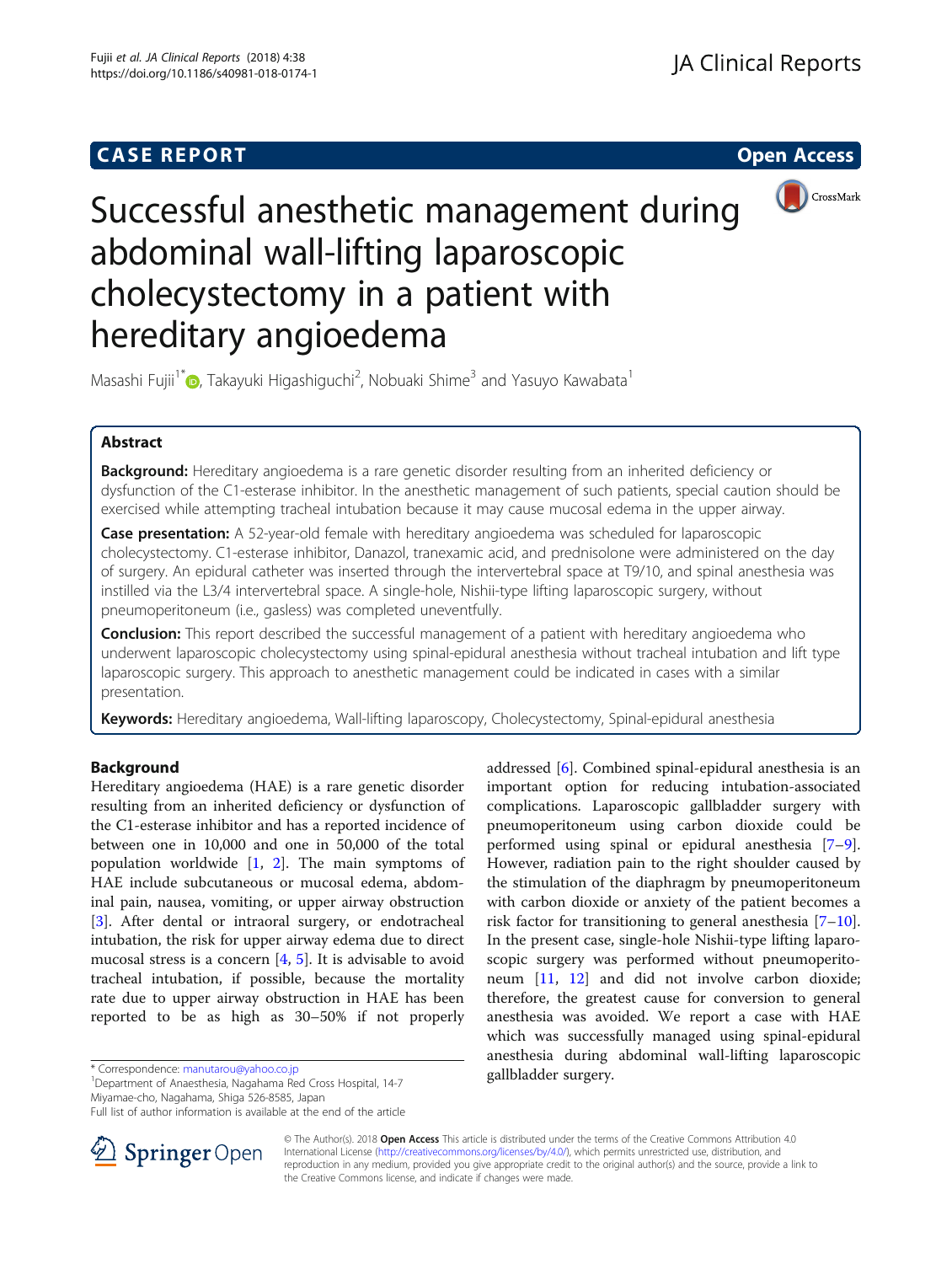## Case presentation

The patient provided informed consent for the procedure and the publication of anonymized case details presented in this report.

A 52-year-old woman (height, 155 cm; weight, 64 kg) with HAE was scheduled for laparoscopic cholecystectomy. An immunology clinic confirmed the presence of HAE at the age of 39, and the patient was diagnosed with type-I HAE according to genetic testing. Tranexamic acid 1000 mg and danazol 100 mg had been administered daily for long-term symptom control. In addition, prednisolone 4 mg was orally administered due suspected systemic lupus erythematosus. Preoperative blood tests revealed mild liver dysfunction (total bilirubin, 1.9 mg/dL; aspartate aminotransferase, 41 IU/L; alanine aminotransferase, 75 IU/L). Chest X-ray imaging, electrocardiography, and respiratory function tests were normal.

Previously, the patient had repeatedly developed signs of angioedema at a frequency of once every 2–3 months. Nasal obstruction, edema around the cervical region, or a feeling of discomfort in the throat due to angioedema were reported, necessitating emergency infusion with C1-esterase inhibitor concentrate (Berinert® P, CSL Behring, Germany) to relieve the symptoms.

During preoperative planning of anesthesia for the current surgery, avoiding tracheal intubation to reduce the risk for tracheal angioedema was considered. Wall-lifting laparoscopic surgery was scheduled so that surgical stress could be managed using combined spinal-epidural anesthesia.

Danazol, tranexamic acid, and prednisolone were administered orally on the morning of the day of surgery; in addition, 1500 U of C1-esterase inhibitor was administered intravenously 2 h before the surgery.

An epidural catheter was inserted through the intervertebral space at T9/10, and spinal anesthesia was instilled using 0.5% hyperbaric bupivacaine 3 mL and fentanyl 15 μg via the L3/4 intervertebral space. In addition, 5 mL of 0.375% levobupivacaine solution and 3 mg of morphine were administered via the epidural catheter. Anesthesia was achieved below the T4 cutaneous level. In accordance with the patient's request, she was sedated by intermittent administration of midazolam (7 mg total) and continuous infusion of propofol  $(0.8-1.6 \text{ mg/kg/h})$ . Oxygen was administered at 4 l/min via a face mask, and peripheral oxygen saturation was maintained at 100% through the operation. Blood pressure was maintained by intermittent administration of phenylephrine. A single-hole, Nishii-type lifting laparoscopic surgery, without pneumoperitoneum (i.e., gasless) was completed uneventfully. The operation duration was 2 h and 45 min, and anesthesia duration was 3 h and 20 min. After confirming the absence of complications in respiratory status, she was returned to the ward and discharged uneventfully on postoperative day 3.

## **Discussion**

To the best of our knowledge, this is the first report of abdominal wall-lifting laparoscopic cholecystectomy in a patient with hereditary angioedema. Laparoscopic gallbladder surgery, with pneumoperitoneum using carbon dioxide can be performed using spinal or epidural anesthesia [[7](#page-2-0)–[9](#page-2-0)]. However, radiating pain to the right shoulder, caused by the stimulation of the diaphragm by pneumoperitoneum with carbon dioxide or patient anxiety, is a risk factor for transitioning to general anesthesia  $[7-10]$  $[7-10]$  $[7-10]$  $[7-10]$ . Referred pain caused by pneumoperitoneum may be induced by irritation of the phrenic nerve originating from the third to the fifth cervical nerves [[13\]](#page-2-0) and peritoneum innervated by the third to the sixth thoracic nerves  $[14–16]$  $[14–16]$  $[14–16]$ , suggesting that analgesia level up to the cervical region is required to eliminate it. In the present case, single-hole Nishii-type lifting laparoscopic surgery was performed without pneumoperitoneum [[11](#page-2-0), [12](#page-2-0)] and did not involve carbon dioxide; therefore, the greatest cause for conversion to general anesthesia was avoided. Moreover, non-gas laparoscopic cholecystectomy may require a lower level of anesthesia than cholecystectomy with pneumoperitoneum. The lower level of spinal-epidural anesthesia may contribute to reducing the risk for respiratory depression and avoidance of conversion to general anesthesia.

Airway edema in HAE cannot be predicted by the frequency of or intervals between attacks [[17](#page-2-0)] and, as such, pharmacological prophylaxis is desirable [\[18](#page-2-0)]. In accordance with the established World Allergy Organization guideline [[19](#page-2-0)], we administered 1500 U of C1-esterase inhibitor, which was prepared in the operating room for additional use, in addition to danazol and tranexamic acid, preoperatively.

Herein, we described the successful management of a patient with HAE who underwent laparoscopic cholecystectomy using spinal-epidural anesthesia without tracheal intubation and lift-type laparoscopic surgery. This approach to anesthetic management could be indicated in cases with a similar presentation.

#### Abbreviations

C: Cervical; HAE: Hereditary angioedema; L: Lumbar; T: Thoracic

#### Availability of data and materials

Data sharing not applicable to this article as no datasets were generated or analyzed during the current study.

#### Authors' contributions

MF analyzed the data and wrote the paper. TH managed the patient during her admission and helped in preparing the manuscript. NS and YK supervised the development of the work and helped in preparing the manuscript. All authors read and approved the final manuscript.